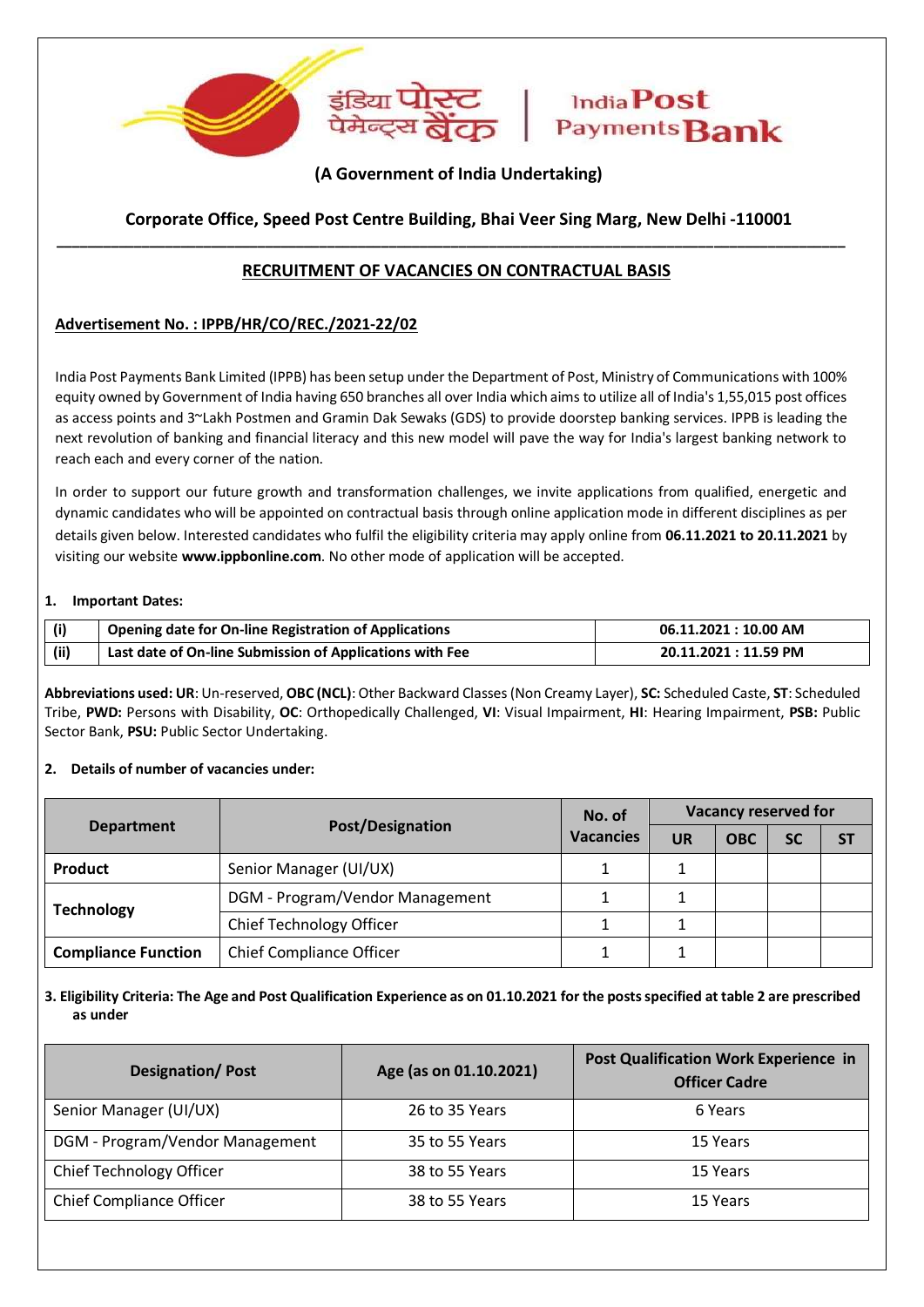| 4. Job description and Minimum Eligibility Criteria: |                                               |                                                                                                                                                                                                                                                                                                                                                                                                                                                                                                                                                                                                                                                                                                                                                                                                                                                                                                                                                                                                                                                                                                                                                                                                                                                                                                                                                                                                                                                                            |                                                                                                                                                                                                                                                                                                                                                                                                                                                                                                               |  |  |
|------------------------------------------------------|-----------------------------------------------|----------------------------------------------------------------------------------------------------------------------------------------------------------------------------------------------------------------------------------------------------------------------------------------------------------------------------------------------------------------------------------------------------------------------------------------------------------------------------------------------------------------------------------------------------------------------------------------------------------------------------------------------------------------------------------------------------------------------------------------------------------------------------------------------------------------------------------------------------------------------------------------------------------------------------------------------------------------------------------------------------------------------------------------------------------------------------------------------------------------------------------------------------------------------------------------------------------------------------------------------------------------------------------------------------------------------------------------------------------------------------------------------------------------------------------------------------------------------------|---------------------------------------------------------------------------------------------------------------------------------------------------------------------------------------------------------------------------------------------------------------------------------------------------------------------------------------------------------------------------------------------------------------------------------------------------------------------------------------------------------------|--|--|
| <b>Department</b>                                    | <b>Position</b>                               | <b>Job Description</b>                                                                                                                                                                                                                                                                                                                                                                                                                                                                                                                                                                                                                                                                                                                                                                                                                                                                                                                                                                                                                                                                                                                                                                                                                                                                                                                                                                                                                                                     | <b>Minimum Eligibility Criteria</b>                                                                                                                                                                                                                                                                                                                                                                                                                                                                           |  |  |
| <b>Product</b>                                       | Senior Manager<br>(UI/UX)                     | Understand the vision for developing,<br>$\bullet$<br>communicating, and implementing the user<br>and<br>associated<br>UI/UX<br>experience<br>framework and assets on a range of<br>products; follow through with the processes<br>and tactics to implement the vision<br>Bring user-centered design methods to<br>$\bullet$<br>digital applications from concept to launch.<br>Partner with the Technology team to<br>$\bullet$<br>leverage the scale offered by the product<br>platforms without compromising on core<br>experiential principles<br>Oversee management of user experience/<br>$\bullet$                                                                                                                                                                                                                                                                                                                                                                                                                                                                                                                                                                                                                                                                                                                                                                                                                                                                  | <b>Minimum Educational Qualification:</b><br>Graduate in any discipline<br><b>Post Qualification Work Experience:</b><br>Minimum 6 years of experience in User<br>Interface/ User Experience in Officer<br>Cadre is mandatory.                                                                                                                                                                                                                                                                                |  |  |
|                                                      |                                               | interface research and testing processes<br>Drive the development and communication<br>$\bullet$<br>of design guidelines, patterns, and libraries<br>Perform metrics analysis to inform design<br>$\bullet$<br>and user experience/ interface optimization<br>efforts.                                                                                                                                                                                                                                                                                                                                                                                                                                                                                                                                                                                                                                                                                                                                                                                                                                                                                                                                                                                                                                                                                                                                                                                                     |                                                                                                                                                                                                                                                                                                                                                                                                                                                                                                               |  |  |
|                                                      |                                               |                                                                                                                                                                                                                                                                                                                                                                                                                                                                                                                                                                                                                                                                                                                                                                                                                                                                                                                                                                                                                                                                                                                                                                                                                                                                                                                                                                                                                                                                            |                                                                                                                                                                                                                                                                                                                                                                                                                                                                                                               |  |  |
| <b>Information</b><br><b>Technology</b>              | <b>DGM</b><br>(Programe/Vendor<br>Management) | Establish program management<br>$\bullet$<br>frameworks to achieve business goals<br>Vendor management with focus on quality<br>and cost<br>Collaborate with multiple technical parties<br>$\bullet$<br>for product development<br>Drive excellence in delivery,<br>standardization and value creation<br>Work closely with the business teams to<br>lead a technology project<br>Closely work with stakeholders from across<br>IPPB, DoP, SIs to achieve program<br>objectives Bring best program<br>management practices to the fore for<br>driving program objectives<br>Liaison with legal, finance and business<br>$\bullet$<br>with respect to the commercial viability of<br>the contract with vendors and ensure that<br>vendor contracts are being delivered in line<br>with the agreed contract, to the level of<br>performance, quality, and compliance<br>needs.<br>Implement IPPB product for launch<br>$\bullet$<br>Coordinate participation between all<br>technical parties involved in developing<br>products<br>Drive to deliver maximum customer value<br>$\bullet$<br>within the timeframe and budget<br>allocated, while maintaining appropriate<br>product, design, code quality<br>Oversee the creation of detailed project<br>$\bullet$<br>plans and coordination internal<br>resources/vendor for the flawless<br>execution of projects<br>Ensure that all parties are working together<br>$\bullet$<br>to deliver projects on-time, within scope | <b>Minimum Educational Qualification:</b><br>Bachelor of Engineering/ Bachelor of<br>Technology in Information Technology/<br>Computer Science/MCA or equivalent<br>qualification.<br><b>Post Qualification Work Experience:</b><br>Minimum<br>15 years<br>relevant<br>οf<br>experience is mandatory.<br>(of which)<br>Minimum 5 years of experience in<br>management<br>vendor<br>program<br>$\prime$<br>banking/financial<br>in<br>management<br>mandatory<br>services<br>at<br>senior<br>management level. |  |  |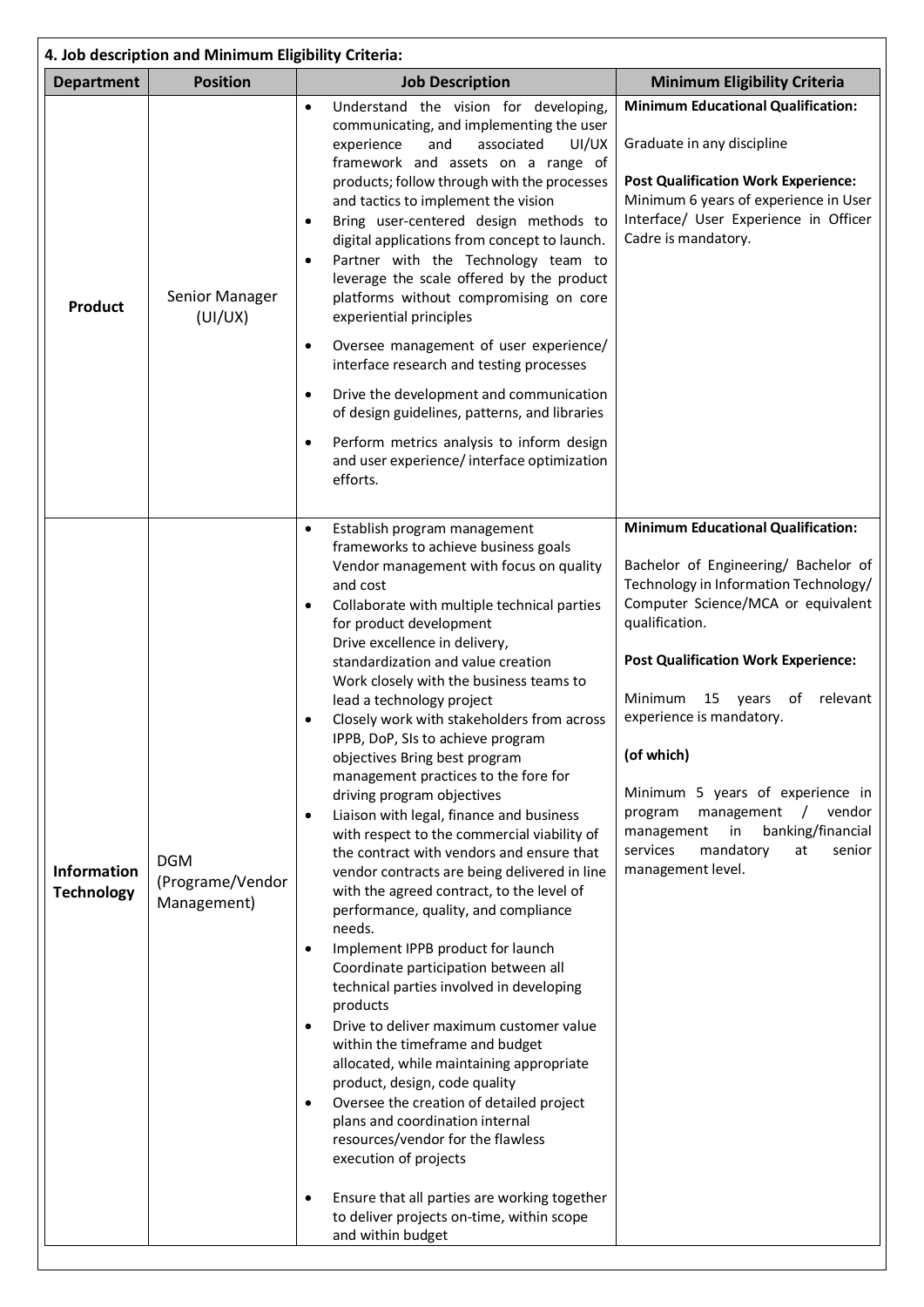|                                         |                                    | Sign off on Software Requirements<br>$\bullet$<br>Specification prepared by the Technology<br>Consultant<br>Ensure vendor adherence to operational<br>$\bullet$<br>and regulatory standards<br>Performance Reporting - Monitoring<br>$\bullet$<br>vendor performance against critical and<br>contractual service level agreements<br>Management of vendor budgets, monitor<br>$\bullet$<br>progress from a vendor and business<br>initiative perspective<br>Oversight of vendor operational risk,<br>$\bullet$<br>regulatory and compliance protocols                                                                                                                                                                                                                                                                                                                                                                                                                                                                                                                                                                                                                                                                                                                                                                                                                                            |                                                                                                                                                                                                                                                                                                                                                                                                                                                                                                                                                                                          |
|-----------------------------------------|------------------------------------|--------------------------------------------------------------------------------------------------------------------------------------------------------------------------------------------------------------------------------------------------------------------------------------------------------------------------------------------------------------------------------------------------------------------------------------------------------------------------------------------------------------------------------------------------------------------------------------------------------------------------------------------------------------------------------------------------------------------------------------------------------------------------------------------------------------------------------------------------------------------------------------------------------------------------------------------------------------------------------------------------------------------------------------------------------------------------------------------------------------------------------------------------------------------------------------------------------------------------------------------------------------------------------------------------------------------------------------------------------------------------------------------------|------------------------------------------------------------------------------------------------------------------------------------------------------------------------------------------------------------------------------------------------------------------------------------------------------------------------------------------------------------------------------------------------------------------------------------------------------------------------------------------------------------------------------------------------------------------------------------------|
|                                         |                                    | <b>Purpose of the Role:</b>                                                                                                                                                                                                                                                                                                                                                                                                                                                                                                                                                                                                                                                                                                                                                                                                                                                                                                                                                                                                                                                                                                                                                                                                                                                                                                                                                                      | <b>Minimum Educational Qualification:</b>                                                                                                                                                                                                                                                                                                                                                                                                                                                                                                                                                |
| <b>Information</b><br><b>Technology</b> | <b>Chief Technology</b><br>Officer | To define the Technology strategy, vision<br>and build the technology competency for a<br>successful launch of the Bank. It involves<br>accountability and decision making on<br>team selection, technology stack selection,<br>partner selection, implementation and<br>operations.<br>Also will be responsible to lead the digital<br>technology implementation and customer<br>experience.<br>The CTO candidate should ideally have<br>$\bullet$<br>experience of similar scale in banking<br>sectors. Combined experience in a Bank<br>with a focus on Payments Technology /<br>Mobile commerce will be an added plus.<br>IPPB system integration implementation is<br>highly complex due to the scale and<br>multiple SI's and technology vendors<br>involved, over and above linking the<br>platform with other Government<br>departments.<br><b>Primary Responsibilities:</b><br>Build a robust technology organization for<br>IPPB by defining its technology strategy and<br>designing technology architecture covering<br>both back-end and customer facing<br>which<br>include<br>systems,<br>payments<br>applications, infrastructure architecture,<br>technology<br>operations,<br>projects<br>and<br>program management.<br>The strategy should focus on delivering next<br>$\bullet$<br>generation payments processing platform,<br>simplify last mile banking, on time with high | Bachelor of Engineering/ Bachelor of<br>Technology in Information Technology/<br>Computer Science/MCA or equivalent<br>qualification.<br><b>Post Qualification work experience:</b><br>The Candidate must have an overall<br>experience of at least 15 years in<br>Banking-IT<br>related<br>areas/projects<br>involving<br>Payment<br>Technologies,<br>Internet Banking/ Mobile Commerce<br>space predominantly<br>(of which)<br>5 years preferably should be at senior<br>management level/managing or<br>implementing large IT projects in<br>Banks or financial Institutions/Fintech. |
|                                         |                                    | quality<br>Will design the entire tech governance<br>framework for the Bank Align IPPB's<br>technology design with DoP technology<br>design and Gol's Direct Benefit Transfer<br>infrastructure design.<br>Be an innovative thought leader in the<br>technology space and must be well versed<br>with the development in the payments/<br>mobile/online space.                                                                                                                                                                                                                                                                                                                                                                                                                                                                                                                                                                                                                                                                                                                                                                                                                                                                                                                                                                                                                                   |                                                                                                                                                                                                                                                                                                                                                                                                                                                                                                                                                                                          |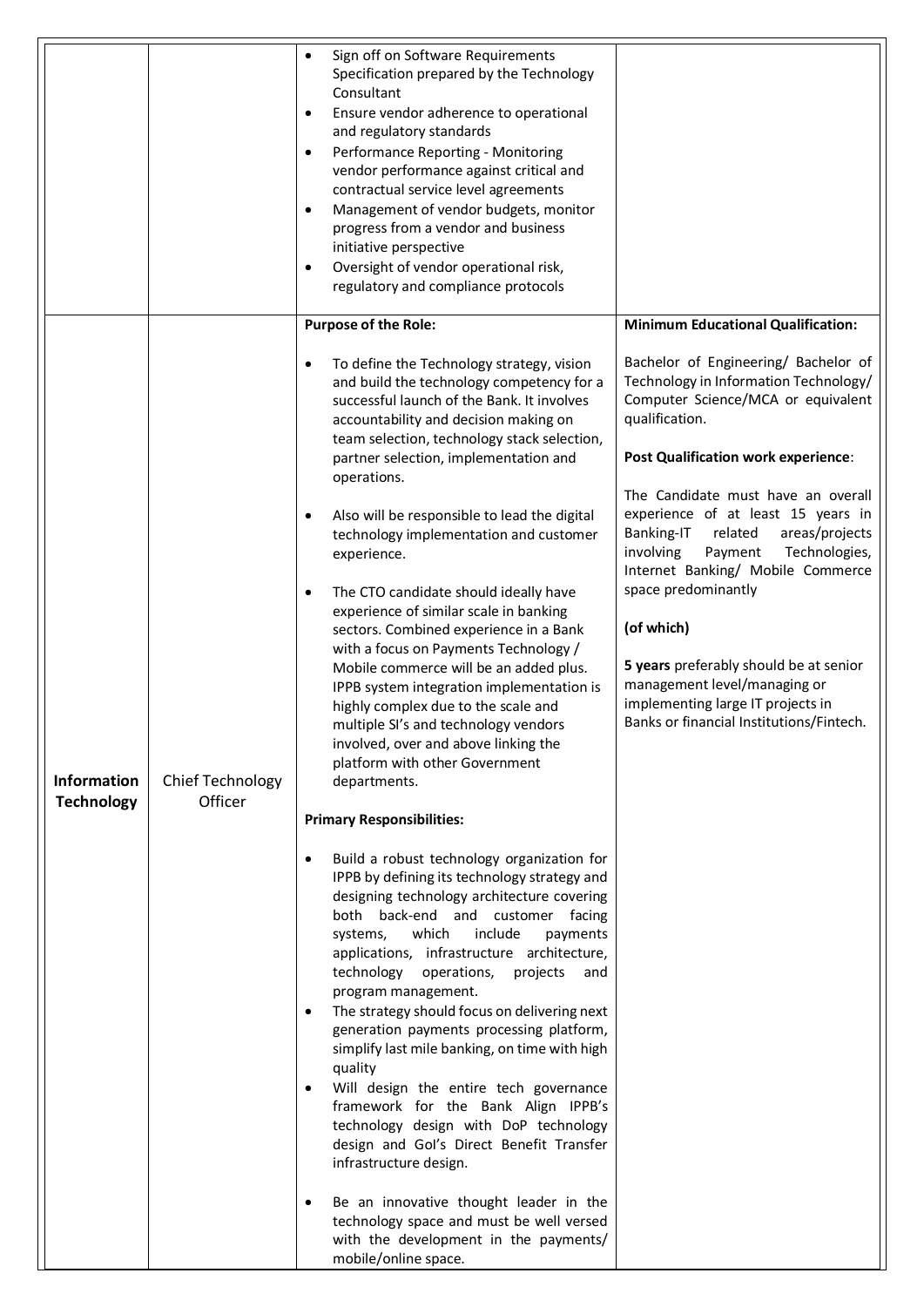| Set up and run Data Analytics platform, and             |  |
|---------------------------------------------------------|--|
| actively contribute to business.                        |  |
| Responsible for providing cost effective and            |  |
| cutting edge technologies for the common                |  |
| man and financial eco-system in the                     |  |
| digitization space                                      |  |
| Maintain technology vendor relationship                 |  |
| compliance<br>with<br>service<br>and<br>level           |  |
| agreements/ contractual commitments.                    |  |
|                                                         |  |
| Mentor operations and project team to                   |  |
| achieve budgeted results through service                |  |
| excellence and adoption of best practices.              |  |
| Work with stake holders, technology<br>$\bullet$        |  |
| partners, regulators and government                     |  |
| agencies to deliver the committed digitized             |  |
| financial services                                      |  |
| Drive a product development process that<br>$\bullet$   |  |
| addresses<br>customer,<br>business<br>and               |  |
| technology needs while delivering (time to              |  |
| market), and scalable, easy -to-use                     |  |
| products.                                               |  |
| Be an Industry thought leader who will                  |  |
| articulate the vision in ways that will be              |  |
| highly valued by senior executives and the              |  |
| technology community.                                   |  |
| Act as a key influencer with internal and               |  |
| external stakeholders/ customers. o Playing             |  |
| the role of a business enabler.                         |  |
|                                                         |  |
| <b>Skills &amp; Competencies:</b>                       |  |
| Experience in large scale infrastructure and            |  |
| transaction platforms and web applications              |  |
|                                                         |  |
| A hands on leader with a passion for                    |  |
| on technologies,<br>building<br>innovating              |  |
| effective teams and a focus on delivering               |  |
| competitively superior technology solutions             |  |
| to the business while growing people in the             |  |
| organization and creating high performance              |  |
| and<br>teams.<br>accounting<br>principles               |  |
| Experience in core technologies, concepts,              |  |
| architecture, development and sustenance                |  |
| of<br>all<br>foundational<br>the<br>software            |  |
| technologies that support the infrastructure            |  |
| and applications.                                       |  |
|                                                         |  |
| Stakeholder<br>capability,                              |  |
| management<br>experience of managing the Board; diverse |  |
| customer community.                                     |  |
|                                                         |  |
|                                                         |  |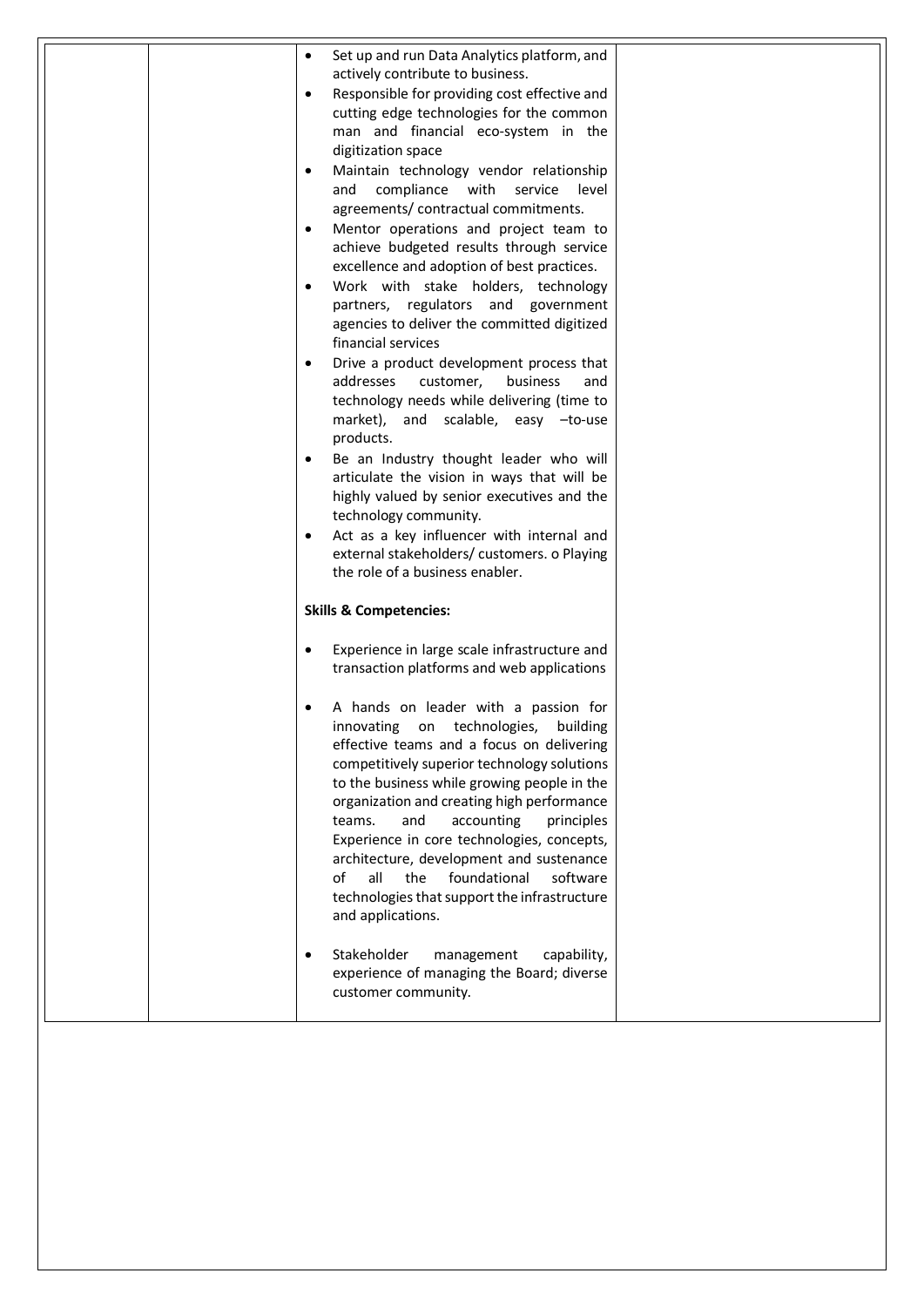|                 |                         | Bank's<br>Establish<br>maintain<br>the<br>and<br>$\bullet$                                   | <b>Minimum Educational Qualification:</b>                            |
|-----------------|-------------------------|----------------------------------------------------------------------------------------------|----------------------------------------------------------------------|
|                 |                         | Compliance Management Program and                                                            | Graduate in any discipline.                                          |
|                 |                         | functioning as an independent<br>and                                                         |                                                                      |
|                 |                         | objective body that reviews and evaluates                                                    | Note:                                                                |
|                 |                         | compliance issues/concerns within the                                                        | 1.<br>CA/CS/MBA<br>Finance/Post                                      |
|                 |                         | organization.                                                                                | Graduate<br>degree<br>or                                             |
|                 |                         | Handle the overall responsibility for all<br>$\bullet$                                       | equivalent is preferred.                                             |
|                 |                         | regulatory matters (primarily RBI related                                                    | 2. Certified Banking Compliance                                      |
|                 |                         | regulatory compliance) across all segments                                                   | Professional<br>by<br><b>IIBF</b><br>is                              |
|                 |                         | and all products of the Bank                                                                 | preferred.                                                           |
|                 |                         | Identify, document and<br>assess the<br>$\bullet$                                            |                                                                      |
|                 |                         | compliance risks associated with the Bank's                                                  | <b>Post Qualification work experience:</b>                           |
|                 |                         | business activities & practices on a pro-                                                    | The CCO shall have an overall                                        |
|                 |                         | active basis.                                                                                | experience of at least 15 years in the                               |
|                 |                         | Advise on all new products, processes and<br>٠                                               | banking or financial services                                        |
|                 |                         | operational manuals in accordance with                                                       |                                                                      |
|                 |                         | regulatory and legal requirements<br>Effectively<br>manage<br>the<br>compliance<br>$\bullet$ | (of which)                                                           |
|                 |                         | program, including policies, procedures,                                                     |                                                                      |
|                 |                         | monitoring, technology-based<br>systems                                                      | minimum 5 years shall be in the Audit                                |
|                 |                         | controls and training, as well as compliance                                                 | / Finance / Compliance / Legal / Risk                                |
|                 |                         | monitoring and testing                                                                       | Management functions in senior                                       |
|                 |                         | lead<br>co-ordinate<br>Manage,<br>and<br>$\bullet$                                           | management level.                                                    |
|                 |                         | of money<br>investigations into cases                                                        |                                                                      |
|                 |                         | terrorist<br>financing<br>laundering,<br>and                                                 | Skills - The CCO shall have good                                     |
| Compliance      | <b>Chief Compliance</b> | complaints received with regards to bank                                                     | understanding of industry and risk<br>knowledge<br>management,<br>of |
| <b>Function</b> | Officer                 | operations.                                                                                  | regulations, legal framework and                                     |
|                 |                         | Serve as the overall co-ordinator and<br>$\bullet$                                           | sensitivity to supervisors' expectations                             |
|                 |                         | subject matter expert of the RBI Risk Based                                                  |                                                                      |
|                 |                         | Supervision (RBS) process.<br>Primary point of contact for external<br>$\bullet$             |                                                                      |
|                 |                         | regulators and bodies including the RBI, FIU,                                                |                                                                      |
|                 |                         | Law Enforcement bodies etc.                                                                  |                                                                      |
|                 |                         | Handle all regulatory on-site and off-site<br>$\bullet$                                      |                                                                      |
|                 |                         | inspections                                                                                  |                                                                      |
|                 |                         | Responsible for Know Your Customer (KYC)                                                     |                                                                      |
|                 |                         | and Anti-Money Laundering (AML) policies                                                     |                                                                      |
|                 |                         | of the Bank.                                                                                 |                                                                      |
|                 |                         | Shoulder the responsibility of Principal                                                     |                                                                      |
|                 |                         | Officer and be responsible for reporting                                                     |                                                                      |
|                 |                         | CTR, STR, CCR, NTR and CBWTR to FIU-IND.                                                     |                                                                      |
|                 |                         | Responsible for overall management of the                                                    |                                                                      |
|                 |                         | compliance & regulatory risks (KYC/CDD &                                                     |                                                                      |
|                 |                         | AML).                                                                                        |                                                                      |
|                 |                         | Submit reports to the Executive Committee<br>and Board of Directors on compliance            |                                                                      |
|                 |                         | matters, including actual or potential                                                       |                                                                      |
|                 |                         | compliance program violations.                                                               |                                                                      |
|                 |                         | Conduct compliance trainings<br>across                                                       |                                                                      |
|                 |                         | KYC/AML, Branch Banking, general banking                                                     |                                                                      |
|                 |                         | concepts applicable to Payment Banks.                                                        |                                                                      |
|                 |                         | Develop and nurture a highly motivated and                                                   |                                                                      |
|                 |                         | result oriented team.                                                                        |                                                                      |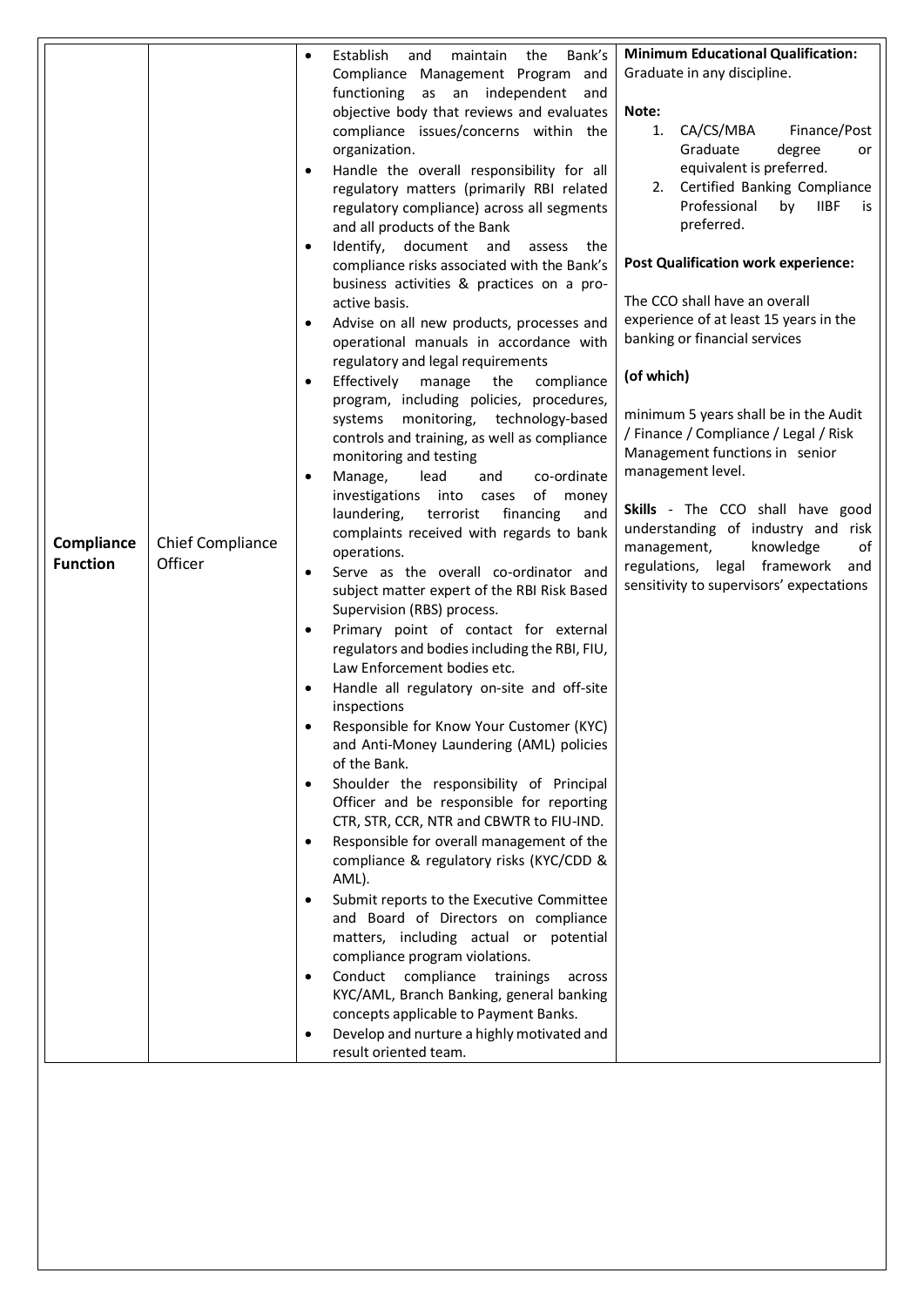# **5. General instructions for candidates applying for the above mentioned positions:**

- a) The Degree/ PG Diploma/ PG Degree must be from the recognized University/Institute, recognized AICTE/UGC/Central or Deemed University **and should be regular/full time course.** In case of any dispute arising about admissibility of any particular qualification, the decision of India Post Payments Bank Limited (IPPB) shall be final and binding.
- b) For all the minimum qualifications, the minimum qualifying marks shall be **60%.**
- c) Wherever percentage (%) of marks is not awarded by the Board/ University/ Institute and only grades (e.g. GPA /CGPA/CQPI) are awarded, the same should be converted to the exact equivalent percentage (%) of marks as per the following formula:
	- For the purpose of calculating final marks, the aggregate marks of all semesters/ years would be taken. Rounding of percentage will not be acceptable under any circumstances, hence 60% of marks and above will **only** be considered**. On a 10-point scale CGPA/GPA of 6.0 will be considered as 60 %.** The fraction of percentage so arrived will be ignored **i.e. 59.9 % will be treated as less than 60%.**
- d) In case the result of a particular examination is posted on the website of the University / Institute and web based certificate is issued, then the date of passing will be reckoned from the original document / certificate issued and signed by the appropriate authority.

#### 6. **Selection Process:**

- a) Selection will be made on the basis of Interview. However, Bank reserves the right to conduct assessment, Group Discussion or Online Test in addition to interview. Merely satisfying the eligibility norms do not entitle a candidate to be called for Interview/Group Discussion or Online Test.
- b) IPPB reserves the right to call only the requisite number of candidates for the Assessment/ Interview/ Group Discussion or Online Test after preliminary screening/ short listing with reference to candidates' qualification, experience, profile vis-a-vis job requirements, etc.
- c) Results of the candidates who have qualified for various stages of the recruitment process and the list of candidates finally selected will be made available on the website. Final select list will be published on the website.

#### **7. Application Fee / Intimation Charges (Non-Refundable)**

| <b>Category of Applicant</b>        | <b>Application Fee</b>                         |
|-------------------------------------|------------------------------------------------|
| SC/ST/PWD (Only Intimation charges) | INR 150.00 (Rupees One Hundred and Fifty Only) |
| For all others                      | INR 750.00 (Rupees Seven Hundred fifty Only)   |

- i. Candidates should ensure their eligibility before paying the fees/applying online.
- ii. Application once made will not be allowed to be withdrawn and fee once paid will NOT be refunded under any circumstances nor can it be held in reserve for any other future selection process.

#### 8. **Reservations & Relaxations**:

- (a) Age relaxation for Ex-Servicemen & PWD category candidates is applicable as per Government of India guidelines.
- (b) The age of candidates claiming relaxation under point 8 should not exceed 56 years as on 1-Oct-2021.

#### **9. Remuneration:**

| S. No | <b>Designation/Post</b>                 | Approximate total monthly Cost to Company<br>$(CTC*)$ - in Rs. |
|-------|-----------------------------------------|----------------------------------------------------------------|
|       | Chief Technology Officer                | 5,83.333.00                                                    |
|       | Chief Compliance Officer                | 2,35,000.00                                                    |
|       | Deputy General Manager - Program/Vendor | 2,18,000.00                                                    |
|       | Management                              |                                                                |
|       | Head-UI/UX                              | 1,06,000.00                                                    |

## **10. Terms and Conditions**

- i. The period of contract shall be for 3 years and may be extended for a further period of 2 years, after reviewing performance annually.
- ii. All other terms & conditions of employment will be mentioned in the appointment letter/Service Agreement.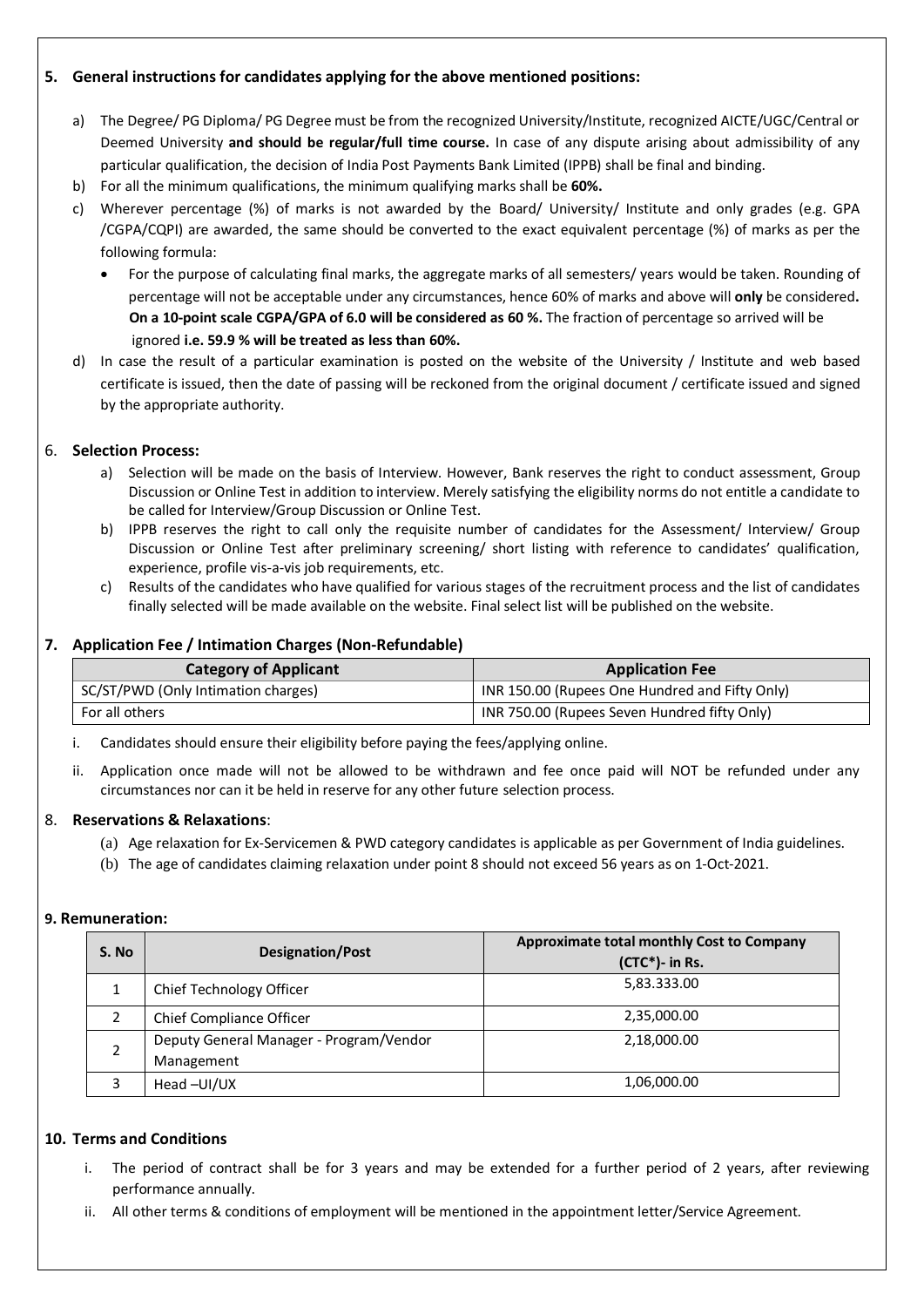- 11. **Posting:** The selected officers will be posted at Corporate Office, New Delhi. However**,** officer may be posted anywhere in India. Candidates willing to serve anywhere in India should apply.
- 12. **Application Guidelines:** A candidate can apply for **more than one post** by filling separate applications for each post. Candidates can apply online only from 06.11.2021 to 20.11.2021. No other mode of application (other than online) will be accepted. The last date for submission of online application is 20.11.2021 up to 11.59 PM.

## **13. Action against candidates found guilty of misconduct:**

Candidates are advised in their own interest that they should not furnish any particulars/details/information or make statements that are false, incorrect, tampered, fabricated and should not conceal or suppress any material information while filling up the application form and submitting the attested copies of testimonials. In case it is detected at any time that the candidate has indulged in any of the above-mentioned activities, he/she will not only be disqualified but will be liable to be dismissed from the services of IPPB at any time, even after being selected and after joining IPPB's service. At the time of Interview, if a candidate is (or has been) found guilty of:

- i. Using unfair means during the selection process, or
- ii. Impersonating or procuring impersonation by any person, or
- iii. Misbehaving in the Personal Interview/ Group Discussion, or
- iv. Resorting to any irregular or improper means in connection with his/her candidature, including resorting to canvassing for his candidature, or obtaining support for his/her candidature, by any means, such candidate may, in addition to rendering himself/herself liable to criminal prosecution, shall also be liable:
	- (a) To be disqualified from the selection process for which he / she is a candidate;
	- (b) To be debarred, either permanently or for a specified period, from any examination or recruitment conducted by IPPB.

#### **14. Medical Fitness**

Medical Fitness and Character (wherever applicable) verification of selected candidates: The appointment of selected candidates will be subject to their being declared medically fit by a Doctor or a panel of Doctors approved by IPPB and upon satisfactory verification of their character, antecedents (wherever applicable). Till such time, their appointment will be provisional.

## **15. General information:**

- **I.** Only Indian Nationals are eligible to apply.
- **II.** Incomplete on-line application, in any respect shall be rejected and no further correspondence shall be entertained. In addition, no other means/mode of submission of application shall be accepted under any circumstances.
- **III.** No TA/DA will be paid to any candidate for appearing in the Written Exam/ Interview.
- **IV.** No modifications are allowed after candidate submits the online application form. If any discrepancies are found between the data filled by the candidate online and the original testimonies, his candidature **is liable to be rejected**.
- **V.** If any information provided by the candidate is found to be false or incorrect or not in conformity with the eligibility criteria, then his/ her candidature is liable to be rejected at any stage of the recruitment process or after recruitment or joining.
- **VI.** Candidates employed with Central or State Government / PSBs/ PSUs / Autonomous Bodies have to produce No Objection Certificate (NOC) at the time of interview. *If the candidate fails to provide the NOC at the time of Interview he/she will not be allowed to appear for the interview.*
- 16. The management reserves the right to fill or not to fill or partially fill any of the above positions without assigning any reasons whatsoever. IPPB also reserves the right to cancel / restrict / modify / alter the recruitment process, if required.
- 17. Any modifications/ amendments /corrigendum in respect of the above advertisement shall be made available only on IPPB's official website. No further press advertisement will be published. Hence prospective applicants are advised to visit IPPB's website regularly for this purpose.